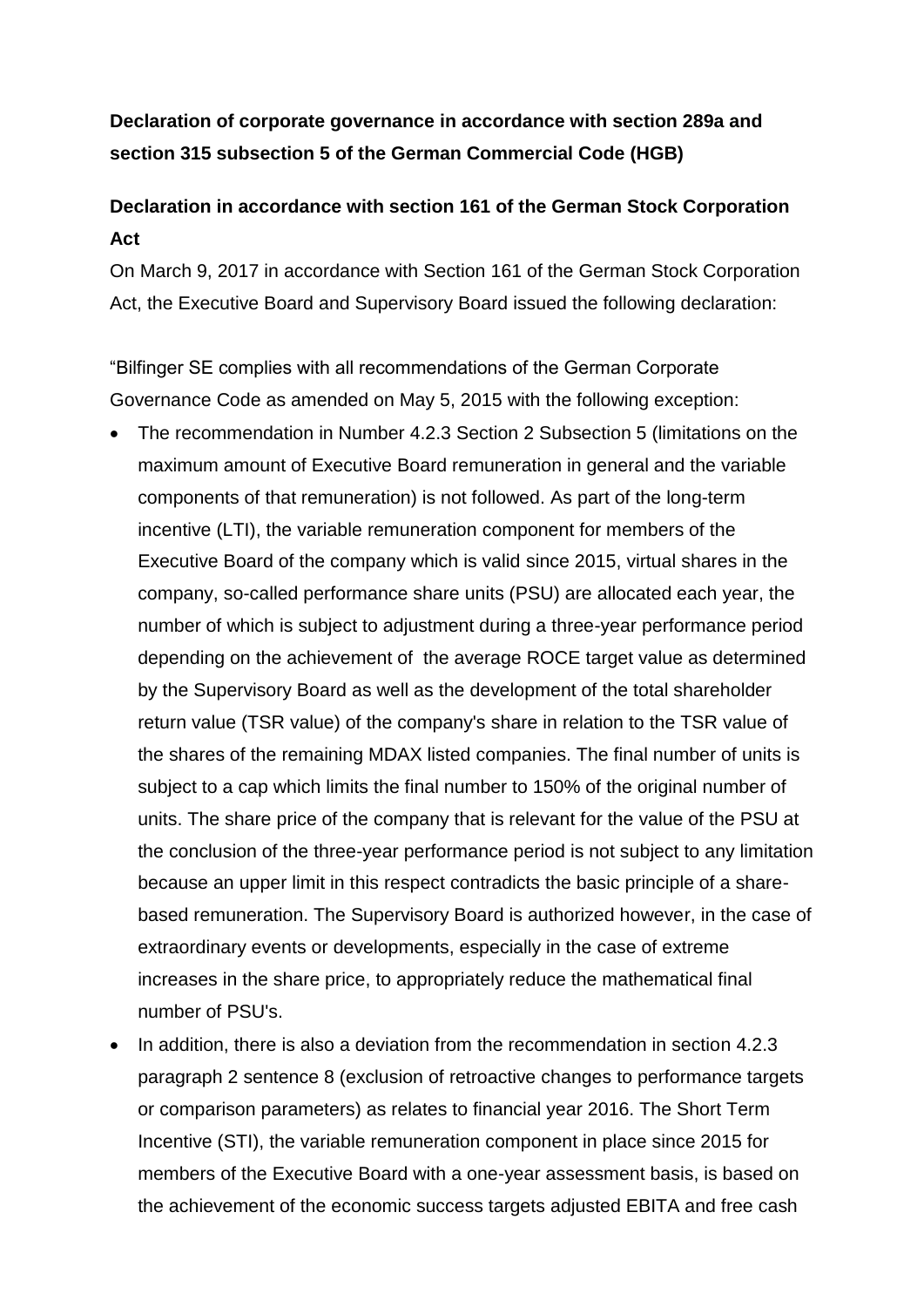flow from operating activities of the Bilfinger Group. The Supervisory Board has retroactively adjusted the target values for these economic success targets determined for financial year 2016. The same shall apply for the ROCE target value determined for financial year 2016 within the scope of the LTI. The corporate planning that had served as the basis for the original determination of the target values became largely obsolete as a result of extensive divestments and restructurings in the Group over the course of the 2016 financial year. Adhering to these target values would have, in the view of the Supervisory Board, led to a result for the measurement of the STI and LTI that did not sufficiently take into account the situation of the company and the activities of the members of the Executive Board and, accordingly, could not develop an incentive effect with regard to the LTI. The divestments and restructurings were carried out in the interests of a sustainable development of the company within an assessment period for the variable remuneration components. The Supervisory Board believes that the retroactive adjustment for the financial year is necessary and appropriate in the well-understood interests of the company, also in consideration of the fact that the current members of the Executive Board were not involved in the original corporate planning for 2016. Therefore, the Supervisory Board has defined a 100 percent target achievement of the ROCE parameters for 2016 also for two current Executive Board members, deviating from the actual figures.

Since issuing the declaration of compliance on December 16, 2016, the Company has complied with all recommendations of the GCGC as amended on May 5, 2015 with the exception of the recommendation in Section 4.2.3 Subsection 2 Sentence 6."

The declaration of compliance of December 16, 2016 is an update to the declaration of May 11, 2016.

#### **2. Principles of corporate governance**

In the course of our activities for the company, we follow the legal requirements, the regulations set out in the Articles of Incorporation of Bilfinger SE and the recommendations of the German Corporate Governance Code with which we comply, barring the exceptions listed in the above declaration issued in accordance with Section 161 AktG. We also apply the following principles of governance: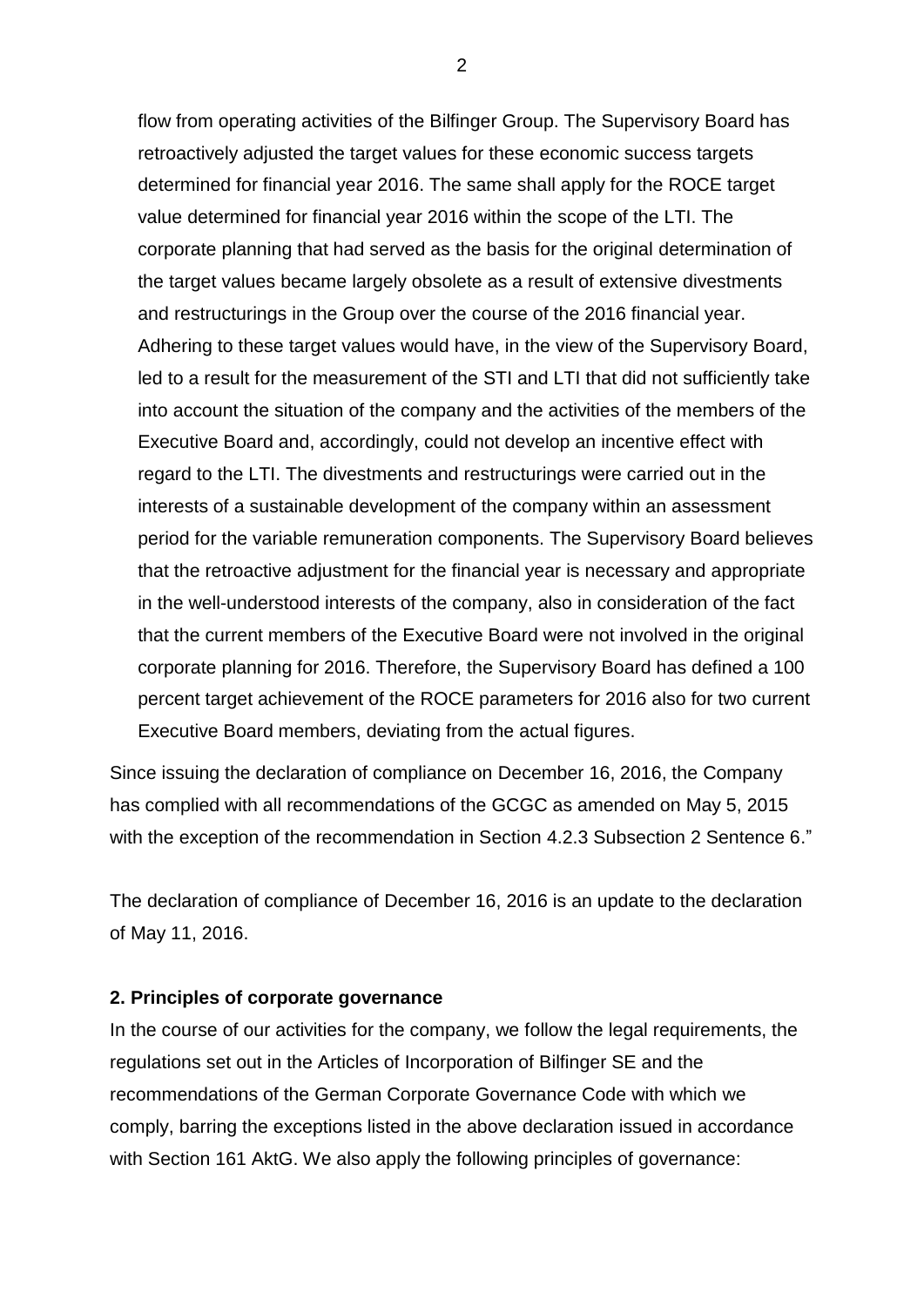#### **Compliance**

Compliance with laws and internal regulations is, in our view, the foundation of successful business activities and a component of good corporate governance. Our comprehensive Bilfinger Compliance Program, which is designed so that compliance violations can be preventively avoided and, at the same time, potential misconduct recognized at an early stage and, following relevant identification, quickly and consistently dealt with, is subject to ongoing review and improvement. A key component is our Code of Conduct, which outlines the topic-based general principles of our actions. The individual subject areas are formulated in specific terms with related guidelines and instructions and provide the basis for ethical business conduct within our activities.

In order to minimize risk, their parties with whom we cooperate within the scope of our business activities, are subject to an integrity audit prior to the signing of a contract. This integrity audit is a key element of our compliance system, the standards and methods that serve as its basis are developed on an ongoing basis. Particularly in the reporting year, the existing process to evaluate the integrity of our third parties was extensively revised and adjusted to make it more risk oriented.

The Group's Chief Compliance Officer reports directly to the Chairman of the Executive Board and regularly informs the Chairman of the Audit Committee of the Supervisory Board. There is a direct reporting line from the Chief Compliance Officer to the Audit Committee and Supervisory Board. A Compliance Officer assigned to each division (and, in future, region) reports directly to the Chief Compliance Officer and supports the business units in all compliance-related queries with their directly subordinate compliance managers.

Close cooperation with the Executive Board, divisional management (and, in future, regional management) and other managers and close consultation with the departments, especially Corporate Legal and Corporate Internal Audit form the basis for the effective implementation of compliance regulations. The Supervisory Board, Audit Committee and Executive Board are regularly informed about important developments within compliance. In addition, a Compliance Review Board made up of the members of the Executive Board, the Chief Compliance Officer, the Head of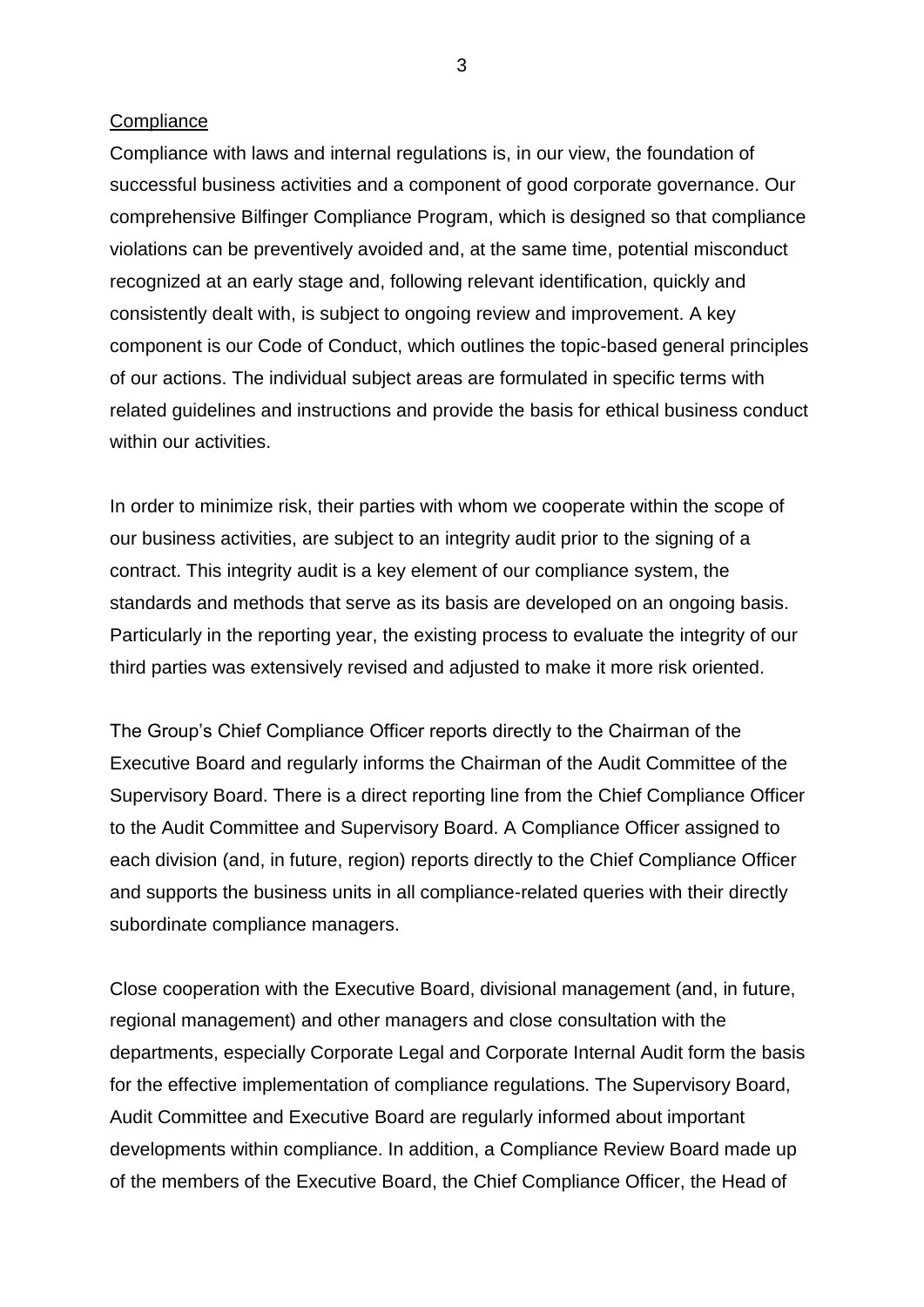Corporate Internal Audit as well as the heads of other relevant corporate departments deals with all relevant issues on a regular basis. The committee is supported by Compliance Review Board in the divisions (and, in the future, regions). Any violations of the compliance rules are reviewed by an independent Allegation Management Committee and the Allegation Management Office that was established at the beginning of 2017, a Disciplinary Committee deals with possible sanctions for confirmed misconduct and ensures their consistent application.

In order to identify possible misconduct at an early stage and to allow our employees to report violations of the rules, we operate a whistleblower system. Relevant information is investigated by an independent authority in order to punish possible misconduct and in addition continually improve the Bilfinger Compliance Program and the effectiveness of controls. Whistleblowers are protected against any reprisal; the whistleblower system can also be used by third parties (suppliers, subcontractors, business partners or other service providers) via our homepage. Confirmed cases of misconduct will result in consequences for those involved up to dismissal or criminal charges from responsible authorities.

In addition, the integration of the Bilfinger Compliance Program and its further development in the business processes is reviewed in order to ensure the efficiency of the program and the associated measures. The Internal Audit department verifies, among other things, the implementation of compliance guidelines as part of so-called anti-corruption audits on site at the individual business units. In these audits, the integrity of the business unit's payment transactions is also analyzed on the basis of mass data analyses. The results are made available to the Executive Board and the Chief Compliance Officer in the form of relevant audit reports so that – where necessary – improvement measures can be implemented

The entire Bilfinger Compliance Program is continuously reviewed and developed by us in order to meet, also in the future, the requirements of a developing legal and regulatory environment as well as the increasing expectations of our customers and employees. In particular, the recommendations of the independent Compliance Monitor, Dr. Mark Livschitz, are also included. The Monitor regularly reviews our compliance program and its efficiency in accordance with a 2013 agreement with the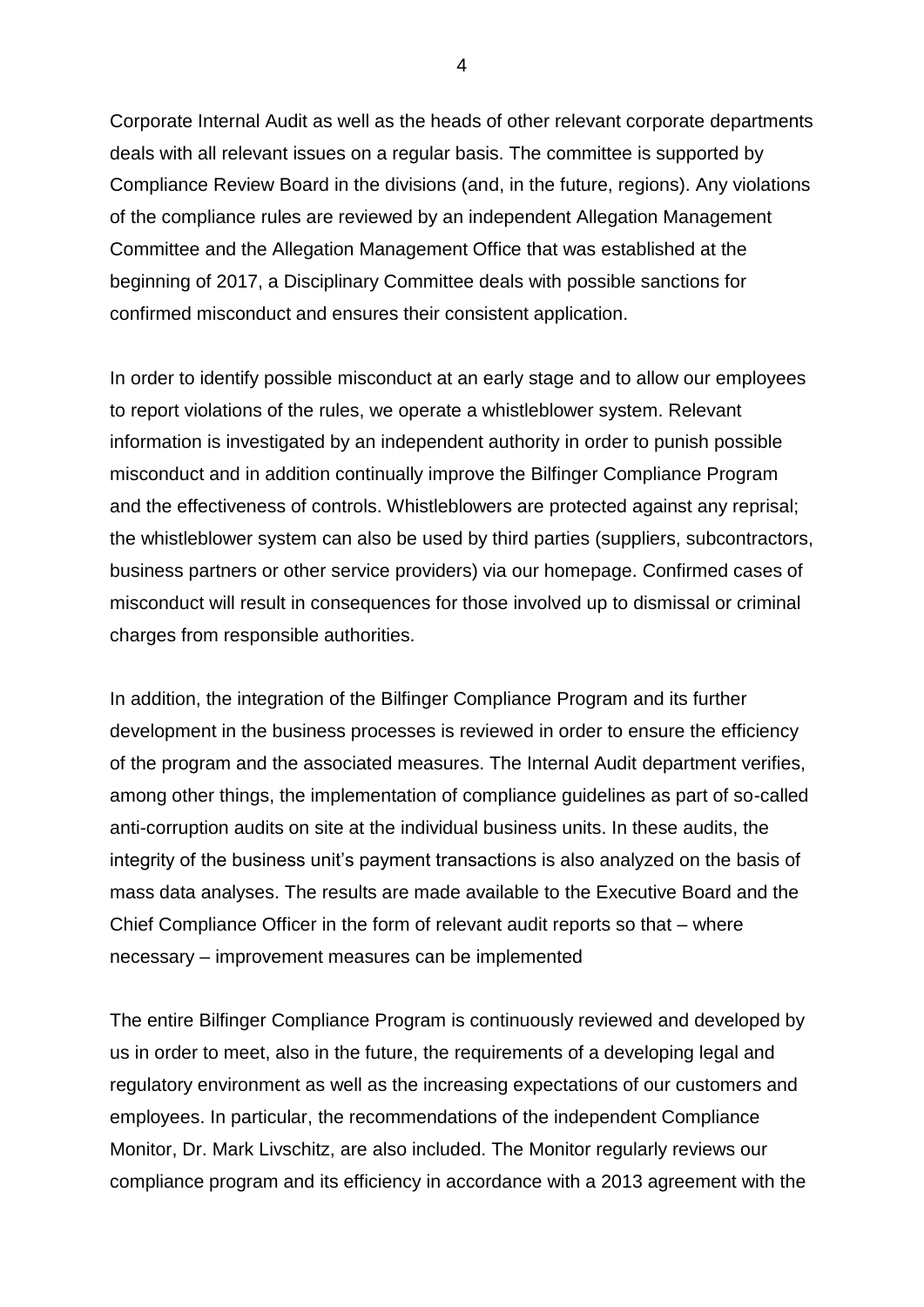U.S. Department of Justice which was extended by two years in September 2016. In addition, we take into consideration the comments of the internationally-renowned expert Louis Freeh, who advises the Supervisory Board on the topic of compliance.

### UN Global Compact

We are a member of the United Nations' "Global Compact", an international association of companies and organizations. Its members have committed themselves, on the basis of ten principles to supporting human rights, abolishing discriminatory labor and social practices, improving environmental protection and fighting corruption in all its forms within their scope of influence.

## **3. Executive Board and Supervisory Board procedures as well as the composition and procedures of their committees**

Bilfinger SE is a European stock corporation and is subject to the special European SE regulations and the German law on implementing a European Company as well as the German SE Employee Involvement Act. It has a dual management and control structure consisting of the Executive Board and the Supervisory Board. These bodies work in close cooperation for the benefit of the company.

#### Executive Board

The Executive Board manages the Company in its own responsibility. The three members of the Executive Board manage the business of the Company in accordance with legal requirements, the Rules of Procedure established by the Supervisory Board for the Executive Board, the schedule of responsibilities of the Executive Board, the Code of Conduct of Bilfinger and the Executive Board resolutions. Details of their management authority are regulated in the Executive Board schedule of responsibilities; they have joint and equal responsibility for the management of the Company. The resolutions of the Executive Board are made primarily in the Executive Board meetings, but may also be made in written procedures or through other methods of communication. The Rules of Procedure for the Executive Board regulates, among other things, which situations require a resolution from the full Executive Board and which transactions and actions require the approval of the Supervisory Board or one of its committees. The Chairman of the Executive Board coordinates the work of the members of the Executive Board; in 2016 there were 39 Executive Board meetings.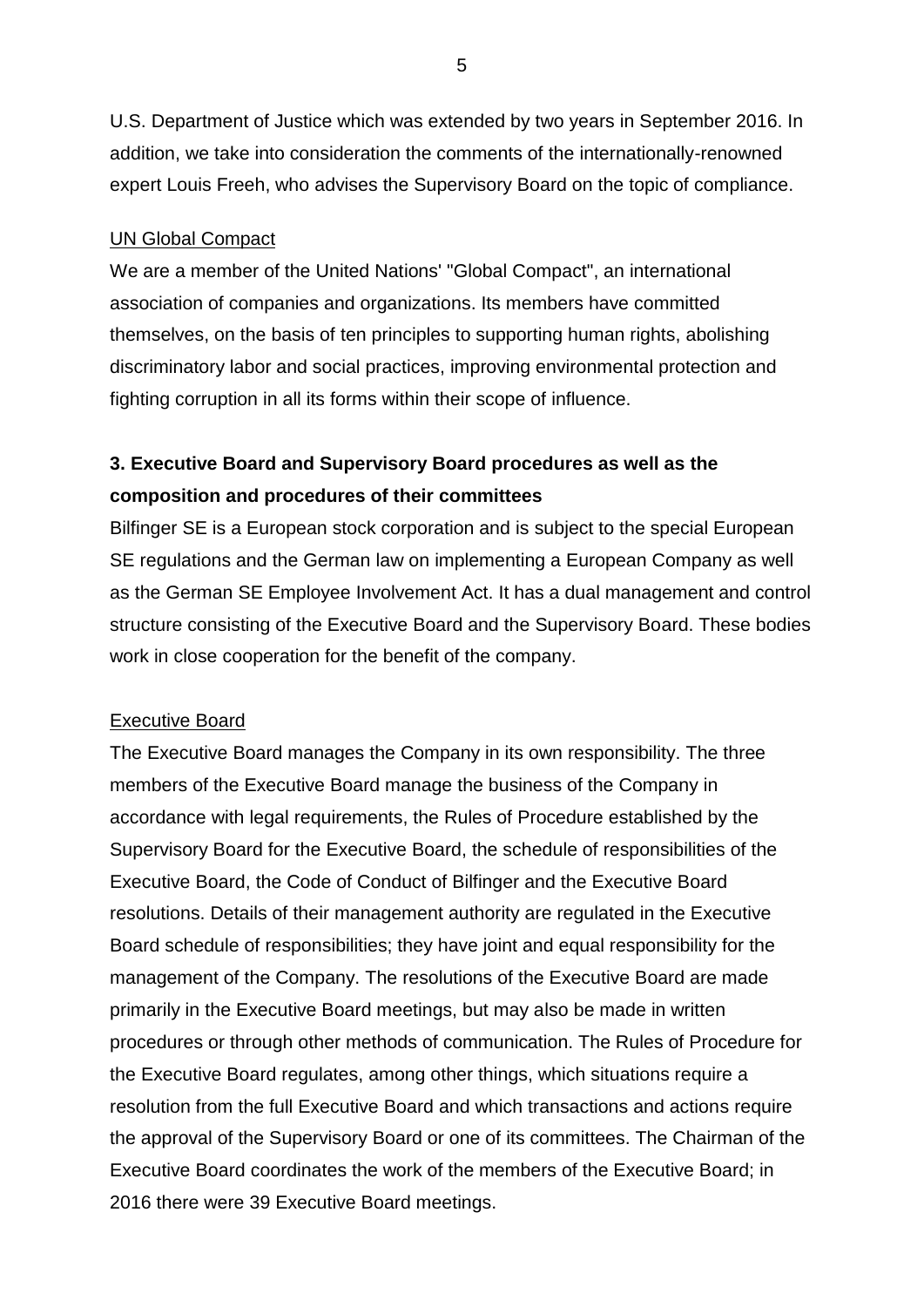#### Supervisory Board

The Supervisory Board appoints, supervises and advises the Executive Board and is involved in key decisions affecting the company. The Supervisory Board executes its tasks in accordance with legal requirements, the Articles of Incorporation, its Rules of Procedure and its resolutions. It is composed of twelve members, of whom six are representatives of the shareholders and six are representatives of the employees. Members of the Supervisory Board all have the same rights and obligations and are not bound by instructions or orders. The resolutions of the Supervisory Board are made primarily in Supervisory Board meetings, but can also be made in written procedures or through other methods of communication. Insofar as nothing else is compulsory under the law, Supervisory Board resolutions require the simple majority of votes cast. In the event of a tied vote, the Chairman of the Supervisory Board has a casting vote; if the Chairman does not participate, the Deputy Chairman has a casting vote provided he is a representative of the shareholders. The Chairman of the Supervisory Board coordinates the work of the Supervisory Board; in 2016 there were 14 meetings of the Supervisory Board.

#### Cooperation between the Executive and Supervisory Boards

The Executive Board agrees the Company's strategic orientation with the Supervisory Board and regularly discusses with it the status of strategy implementation. The Executive Board also regularly informs the Supervisory Board, both verbally and in writing, on business developments and the situation of the Company. On the basis of this reporting in particular, the Supervisory Board monitors the legality, correctness, suitability and profitability of the Executive Board's management of the business. The Articles of Incorporation and the Rules of Procedure as prepared by the Supervisory Board for the Executive Board list those transactions and activities for which the approval of the Supervisory Board is required. This applies, among other things, to the acquisition and sale of shareholdings, for the submission of bids for major projects and for the investment budget. The Supervisory Board can make other forms of transactions dependent upon its approval. The most important issues that are discussed and agreed between the Executive Board and the Supervisory Board also include economic development, corporate planning, earnings situation, risk management, corporate financing and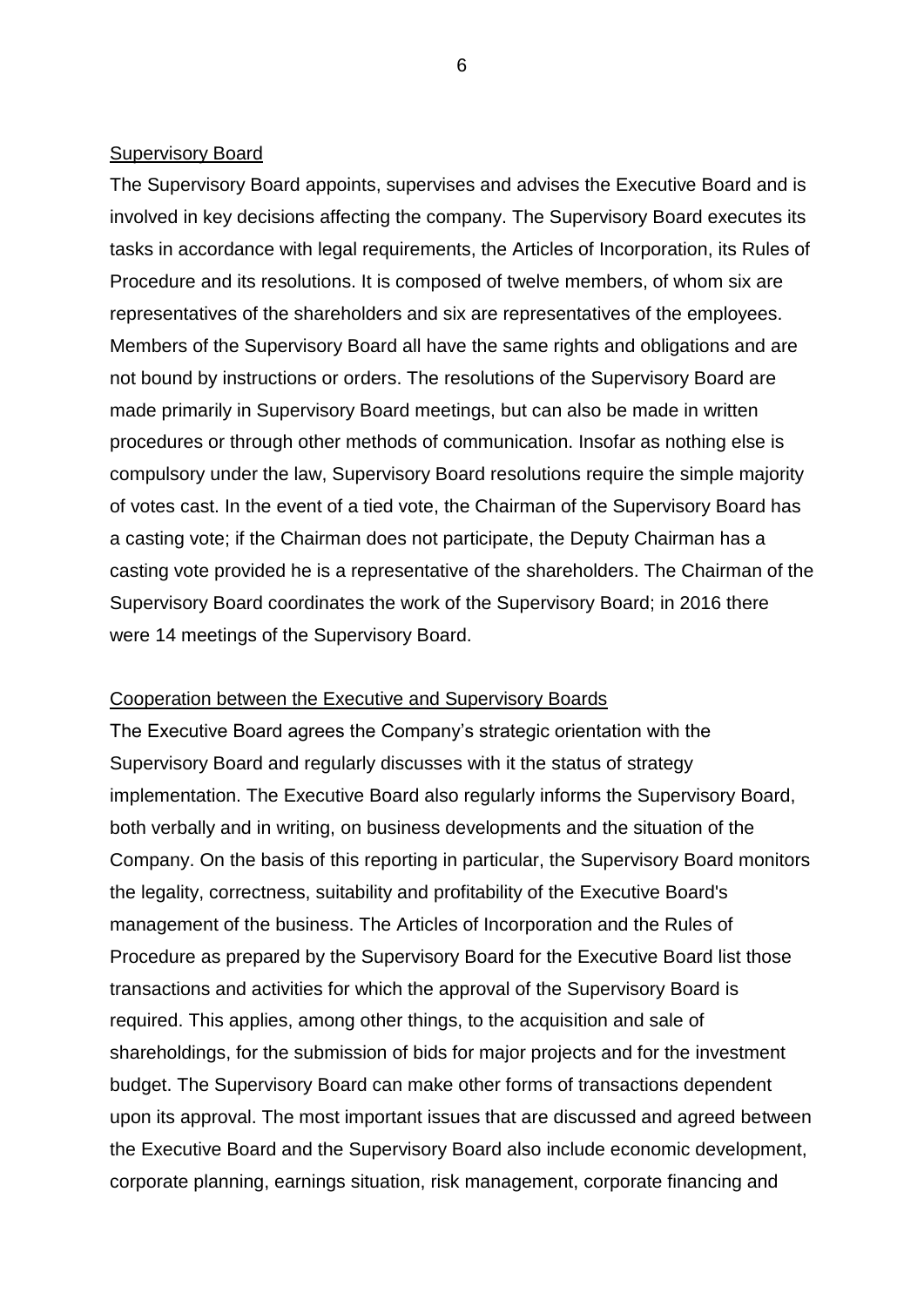corporate structure. The Chairman of the Supervisory Board is informed by the Chairman of the Executive Board without delay of important events which are essential for the assessment of the situation and development as well as for the management of the enterprise.

The Supervisory Board, taking into account the external auditors and the audit reports submitted by them, undertakes a detailed examination, as required by law, of the individual financial statements, the consolidated financial statements and combined management report of Bilfinger SE and the Group, as well as of the proposal of the Executive Board on the appropriation of profits.

### Executive Board Committees

The Executive Board has not formed any committees.

#### Supervisory Board Committees

In order to enhance the efficiency of its activities, the Supervisory Board formed a Presiding Committee, an Audit Committee, a Nomination Committee and a Transformation Committee.

The Presiding Committee of the Supervisory Board consists of Dr. Eckhard Cordes (Chairman of the Presiding Committee), Stephan Brückner (Deputy Chairman of the Presiding Committee), Dr. Ralph Heck and Rainer Knerler. The main tasks of the Presiding Committee include, in particular, regulating the personnel issues of the Executive Board, unless the provisions of the German Stock Corporation Act and the German Corporate Governance Codex stipulate that they are to be regulated by the plenum of the Supervisory Board – then the relevant resolutions of the Supervisory Board are prepared , and the decision on certain business dealings and transactions. In addition, the Presiding Committee can prepare certain plenary meetings and make recommendations for important resolutions. In financial year 2016, five meetings of the Presiding Committee took place.

The Audit Committee includes Dr. Marion Helmes (Chairwoman of the Audit Committee since May 11, 2016, previously Hans Peter Ring), Dorothée Anna Deuring, Dr. Janna Köke (each since May 11, 2016, previously Dr. John Feldmann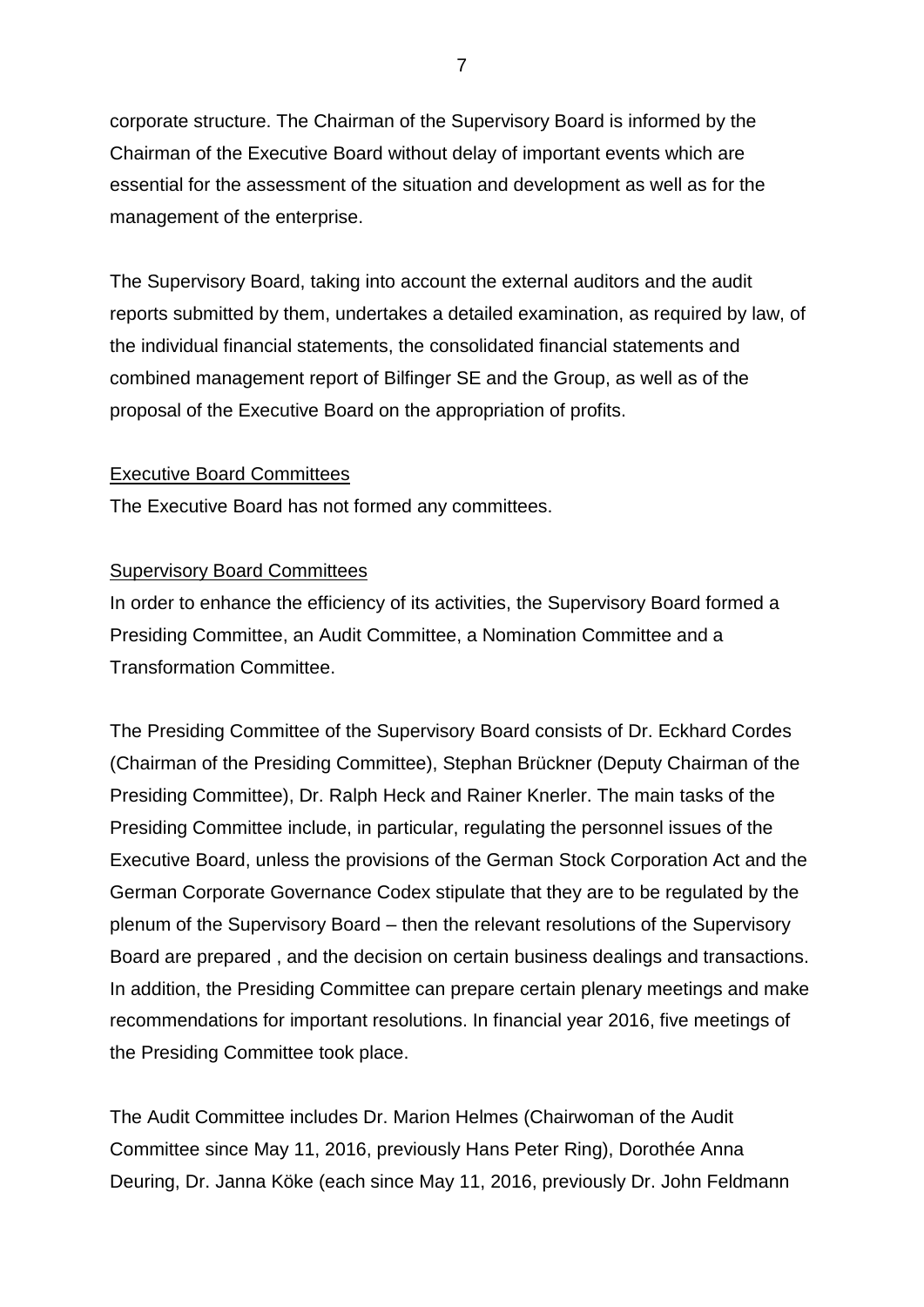and Wolfgang Bunge) and Jörg Sommer (since September 22, 2016, previously Thomas Kern). It deals, among other things, with questions of accounting, risk management, compliance and auditing. The Audit Committee issues the auditing assignment to the auditor selected by the Executive Board for the individual and consolidated financial statements and agrees a fee with him. The members of the Committee, in addition to Dr. Marion Helmes (since May 11, 2016, previously Hans Peter Ring) an independent member who, in accordance with Section 100 Subsection 5 of the German Stock Corporation Act (AktG), possesses expertise in the areas of accounting and auditing and who has particular experience in the application of internal control procedures. In financial year 2016, five meetings of the Audit Committee took place.

In accordance with the recommendation of the German Corporate Governance Code, the Supervisory Board formed a Nomination Committee made up exclusively of shareholder representatives whose purpose it is to recommend suitable candidates to the Supervisory Board for its own recommendations to the Annual General Meeting. The Nomination Committee includes Dr. Eckhard Cordes (Chairman of the Nomination Committee), Jens Tischendorf (since May 11, 2016, previously Dr. John Feldmann) and Dr. Marion Helmes (since May 11, 2016, previously Udo Stark). The Committee met twice in 2016.

The Transformation Committee will accompany the further development of the strategic positioning and transformation of the Bilfinger Group and, where necessary, make relevant recommendations to the Supervisory Board. The Committee, which was newly formed in financial year 2016 and which has equal representation, includes Dr. Eckhard Cordes (Chairman of the Transformation Committee), Stephan Brückner (Deputy Chairman of the Transformation Committee), Dr. Ralph Heck, Rainer Knerler, Jens Tischendorf and Susanne Hupe. The Committee held two meetings in 2016.

The resolutions of the committees were made primarily in the meetings, but partially also in written procedures or through other methods of communication. The Chairmen of the Committees reported to the plenary session of the Supervisory Board on the work done in the committees they lead.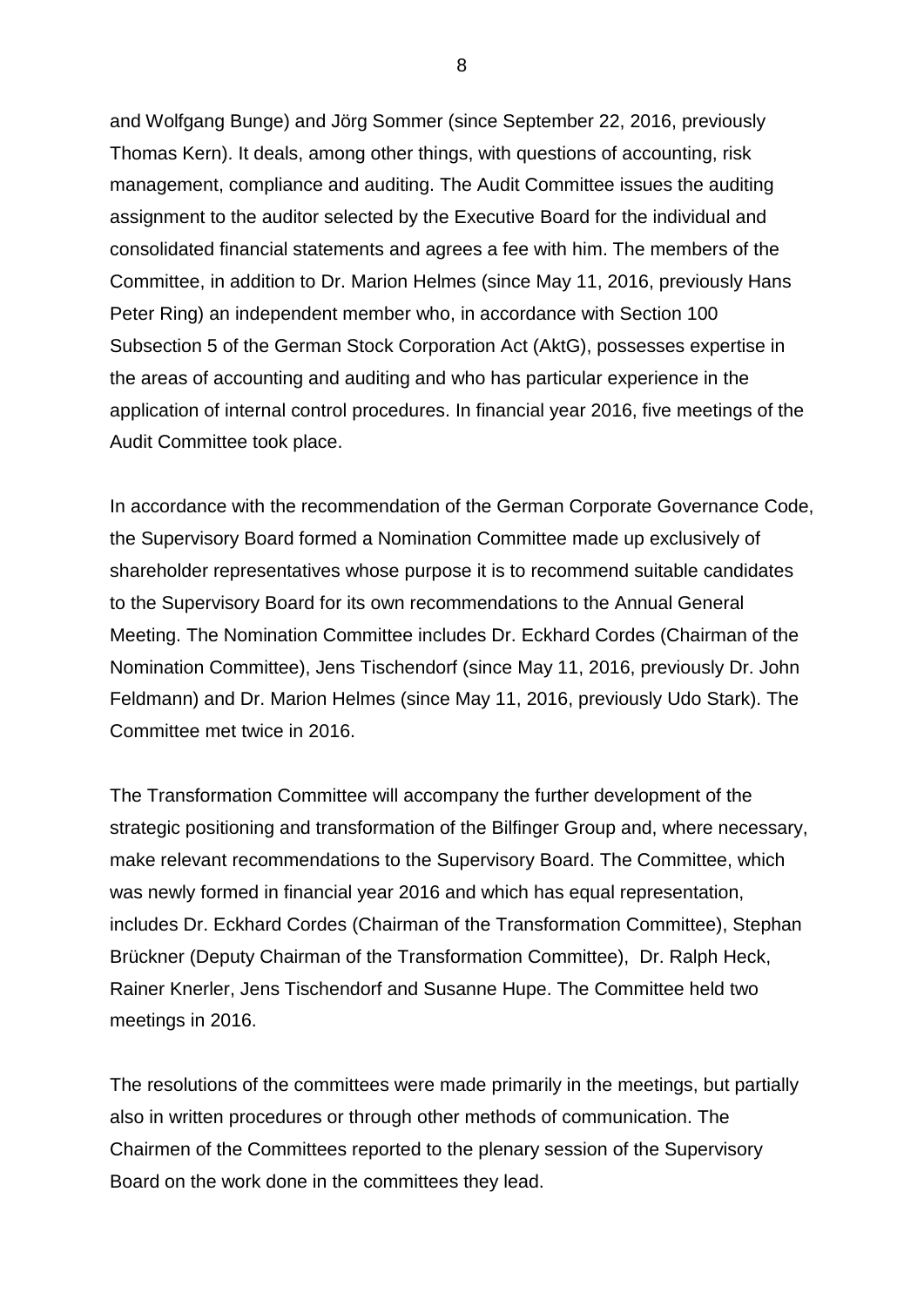## **4. Annual General Meeting**

The Annual General Meeting is to be convened at least once each year. The Executive Board presents to the Annual General Meeting certain documents, including the company and consolidated financial statements as well as the combined management report for Bilfinger SE and the Bilfinger Group. The Meeting decides on the appropriation of profits and on ratifying the actions of the Executive Board and the Supervisory Board, elects the members of the Supervisory Board representing the shareholders, and the external auditor. In addition, it makes decisions on amendments to the Articles of Incorporation and in certain other cases as specified by applicable law or the Articles of Incorporation. It can also make a nonbinding vote on the system for the remuneration of Executive Board members. Each share grants entitlement to one vote in the Annual General Meeting, whereby shares held by the company itself are not entitled to vote.

# **5. Law on the equal participation of women and men in management positions in the private sector and in the civil service.**

The law on the equal participation of women and men in management positions in the private sector and in the civil service took effect on May 1, 2015. Based on the legislation, Bilfinger SE has set the following targets for the period until June 30, 2017:

### Supervisory Board

For new appointments to the Supervisory Board, with regard to the fixed gender quota of 30 percent that is to be met, the Supervisory Board is following the goal of filling the quota equally. Until the Annual General Meeting on May 11, 2016, the share of women in the Supervisory Board was eight percent, afterward until September 6, 2016 it was 42 percent and since that time it has been 50 percent.

## Executive Board

As a target for the share of women in the Executive Board, the Supervisory Board has agreed that there will continue to be no female members. If a vacancy should become available by then, the Supervisory Board will attempt to find an appropriately